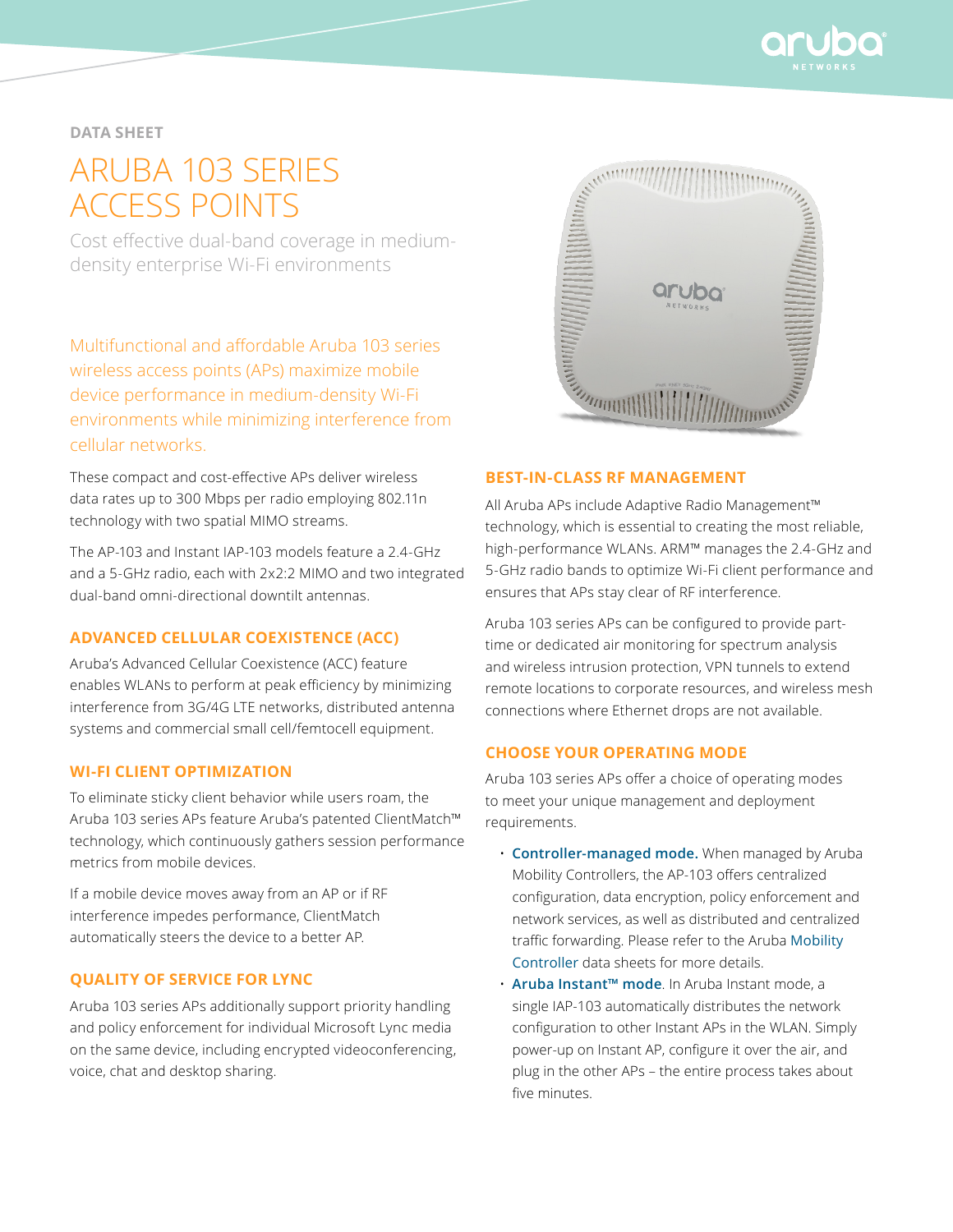For large installations across multiple sites, the Aruba Activate™ service significantly reduces deployment time by automating device provisioning, firmware upgrades, and inventory management. With Aruba Activate, Instant APs are factoryshipped to any site and configure themselves when powered up.

If WLAN and network requirements change, a built-in migration path allows Aruba Instant APs to become part of a WLAN that is centrally managed by a Mobility Controller.

## **ADVANCED FEATURES**

- Spectrum analysis
	- **-** Capable of part-time or dedicated air monitoring, the spectrum analyzer remotely scans the 2.4-GHz and 5-GHz radio bands to identify sources of RF interference
- Security
	- **-** With an OpenDNS service subscription, Aruba Instant RAPs deliver integrated web filtering, malware and botnet protection to every device connected to the WLAN
	- **-** Integrated Trusted Platform Module (TPM) for secure storage of credentials and keys
	- **-** SecureJack-capable for secure tunneling of wired Ethernet traffic

## **OPERATING MODES**

- 802.11a/b/g/n Aruba Instant AP
- 802.11a/b/g/n Mobility Controller-managed AP
- Air monitor (AM) for wireless IDS, rogue detection and containment
- Spectrum analyzer
- Secure enterprise mesh
- Remote AP (RAP) when used with a Mobility Controller

## **Wireless Radio Specifications**

- AP type: Indoor, dual radio, 5-GHz and 2.4-GHz 802.11n 2x2:2
- Software-configurable dual radio supports 5-GHz (Radio 0) and 2.4-GHz (Radio 1)
- 2x2 MIMO with two spatial streams and up to 300 Mbps wireless data rate
- Supported frequency bands (country-specific restrictions apply):
	- **-** 2.4000 to 2.4835 GHz
	- **-** 5.150 to 5.250 GHz
	- **-** 5.250 to 5.350 GHz
	- **-** 5.470 to 5.725 GHz
	- **-** 5.725 to 5.850 GHz
- Support for up to 255 associated client devices per radio, and up to 16 BSSIDs per radio
- Available channels: Dependent on configured regulatory domain
- Dynamic frequency selection (DFS) optimizes the use of available RF spectrum
- Supported radio technologies:
	- **-** 802.11b: Direct-sequence spread-spectrum (DSSS)
	- **-** 802.11a/g/n: Orthogonal frequency-division multiplexing (OFDM)
- Supported modulation types:
	- **-** 802.11b: BPSK, QPSK, CCK
	- **-** 802.11a/g/n: BPSK, QPSK, 16-QAM, 64-QAM
- Transmit power: Configurable in increments of 0.5 dBm
- Maximum (aggregate, conducted total) transmit power (limited by local regulatory requirements):
	- **-** 2.4-GHz band: +21 dBm (18 dBm per chain)
	- **-** 5-GHz band: +21 dBm (18 dBm per chain)
- Advanced Cellular Coexistence (ACC) minimizes interference from cellular networks
- Maximum ratio combining (MRC) for improved receiver performance
- Cyclic delay/shift diversity (CDD/CSD) for improved downlink RF performance
- Short guard interval for 20-MHz and 40-MHz channels
- Space-time block coding (STBC) for increased range and improved reception
- Low-density parity check (LDPC) for high-efficiency error correction and increased throughput
- Supported data rates (Mbps):
	- **-** 802.11b: 1, 2, 5.5, 11
	- **-** 802.11a/g: 6, 9, 12, 18, 24, 36, 48, 54
	- **-** 802.11n: 6.5 to 300 (MCS0 to MCS15)
- 802.11n high-throughput (HT) support: HT 20/40
- 802.11n packet aggregation: A-MPDU, A-MSDU

## **Power**

- Maximum power consumption: 9.5W (POE) or 8W (DC)
- Power sources sold separately
- Direct DC source: 12 Vdc nominal, +/- 5%
- Power over Ethernet (PoE): 48 Vdc (nominal) 802.3af or 802.3at-compliant source

## **ANTENNAS**

• Two integrated dual-band down-tilt omni-directional antennas for 2x2 MIMO with maximum antenna gain of 3.9 dBi at 2.44 GHz, 4.1 dBi at 5.2 GHz and 4.3 dBi at 5.8 GHz. Built-in antennas are optimized for horizontal ceiling mounted orientation of the AP.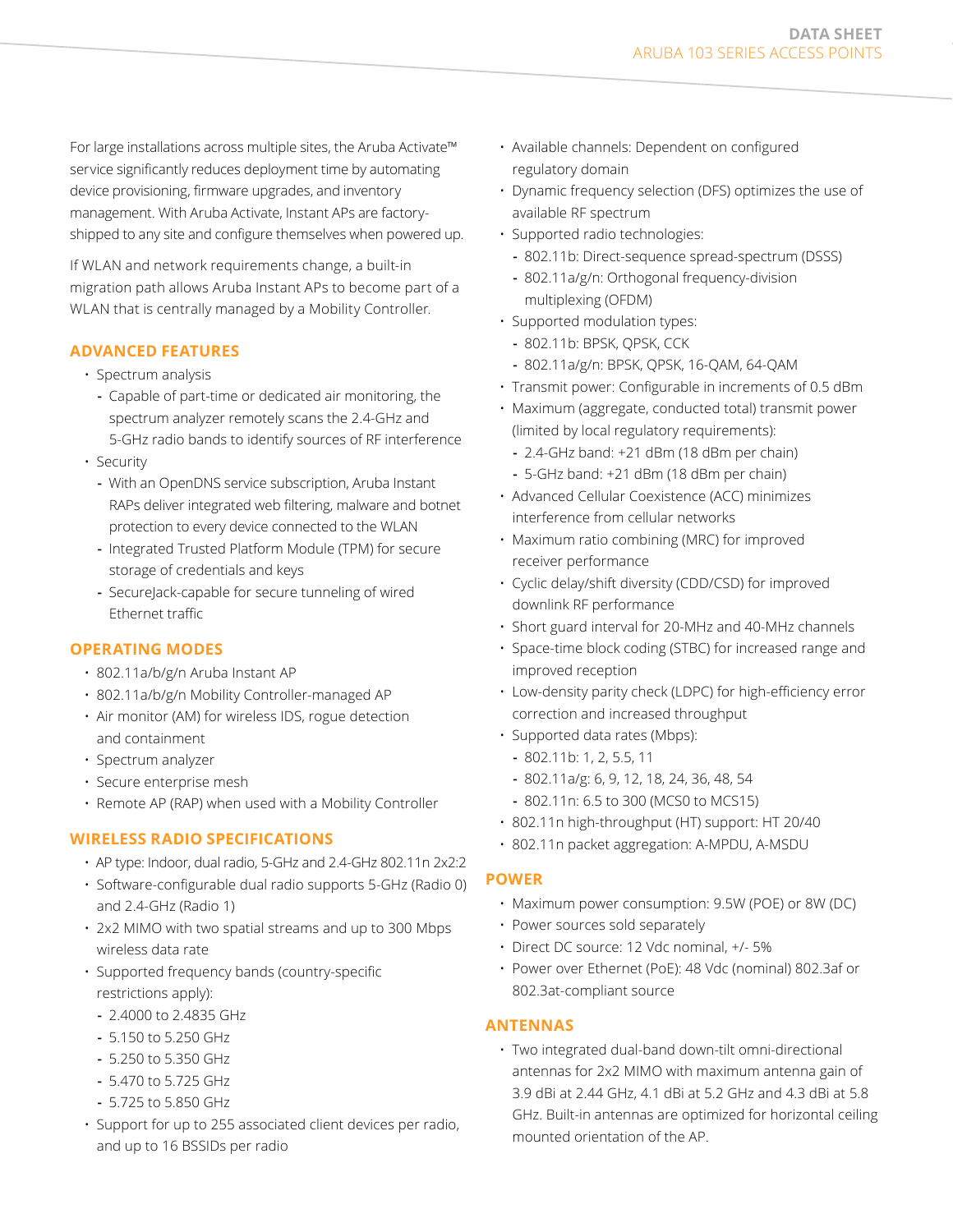#### **DATA SHEET** Aruba 103 SERIES ACCESS POINTS

## **other Interfaces**

- 10/100/1000BASE-T Ethernet network interface (RJ-45)
	- **-** Auto-sensing link speed and MDI/MDX
	- **-** 802.3az Energy Efficient Ethernet (EEE)
	- **-** PoE-PD: 48 Vdc (nominal) 802.3af PoE or 802.3at PoE+
- DC power interface, accepts 1.7/4.0-mm center-positive circular plug with 9.5-mm length
- Serial console interface (proprietary; optional adapter cable available)
- Visual indicators (LEDs):
	- **-** Power/system status
	- **-** Ethernet link status (ENET)
- **-** Radio status (two; RAD0, RAD1)
- Kensington security slot
- Reset button

## **Mounting**

- Included with AP:
	- **-** Mounting brackets (2) for attaching to 9/16-inch or 15/16-inch T-bar drop-tile ceiling
- Spare mounting kit:
	- **-** AP-220-MNT-C1: Aruba AP mount kit contains two ceiling-grid rail adapters for flat rails
- Optional mounting kits:
	- **-** AP-220-MNT-C2: Aruba AP mount kit contains two ceiling-grid rail adapters for Interlude and Silhouette style rails
	- **-** AP-220-MNT-W1: Aruba AP mount kit contains one basic flat-surface wall/ceiling mount bracket
	- **-** AP-200-MNT-W2: Aruba AP mount kit contains one secure flat-surface wall/ceiling mount cradle

## **Mechanical**

- Dimensions/weight (unit, excluding mount accessories):
	- **-** 150 mm (W) x 150 mm (D) x 41.5 mm (H)
	- **-** 5.9" (W) x 5.9" (D) x 1.63" (H)
	- **-** 300 g (0.66 lbs)
- Dimensions/weight (shipping):
	- **-** 192 mm (W) x 178 mm (D) x 68 mm (H)
	- **-** 7.6" (W) x 7.0" (D) x 2.68" (H)
	- **-** 500 g (1.10 lbs)

## **Environmental**

- Operating:
	- **-** Temperature: 0° C to +40° C (+32° F to +104° F)
	- **-** Humidity: 5% to 95% non-condensing
- Storage and transportation:
	- **-** Temperature: -40° C to +70° C (-40° F to +158° F)

## **Regulatory**

- FCC/Industry of Canada
- CE Marked
- R&TTE Directive 1995/5/EC
- Low Voltage Directive 72/23/EEC
- EN 300 328
- EN 301 489
- EN 301 893
- UL/IEC/EN 60950
- EN 60601-1-1 and EN 60601-1-2

For more country-specific regulatory information and approvals, please see your Aruba representative.

#### **REGULATORY MODEL NUMBER**

• AP-103 and IAP-103: APIN0103

## **Certifications**

- CB Scheme Safety, cTUVus
- UL2043 plenum rating
- Wi-Fi Alliance (WFA) certified 802.11a/b/g/n

#### **Warranty**

• [Limited lifetime warranty](http://www.arubanetworks.com/support/lifetime_warranty.php)

## **Minimum software Versions**

- ArubaOS™ 6.4.0.0
- Aruba InstantOS™ 4.1.0.0 (planned availability mid 2014)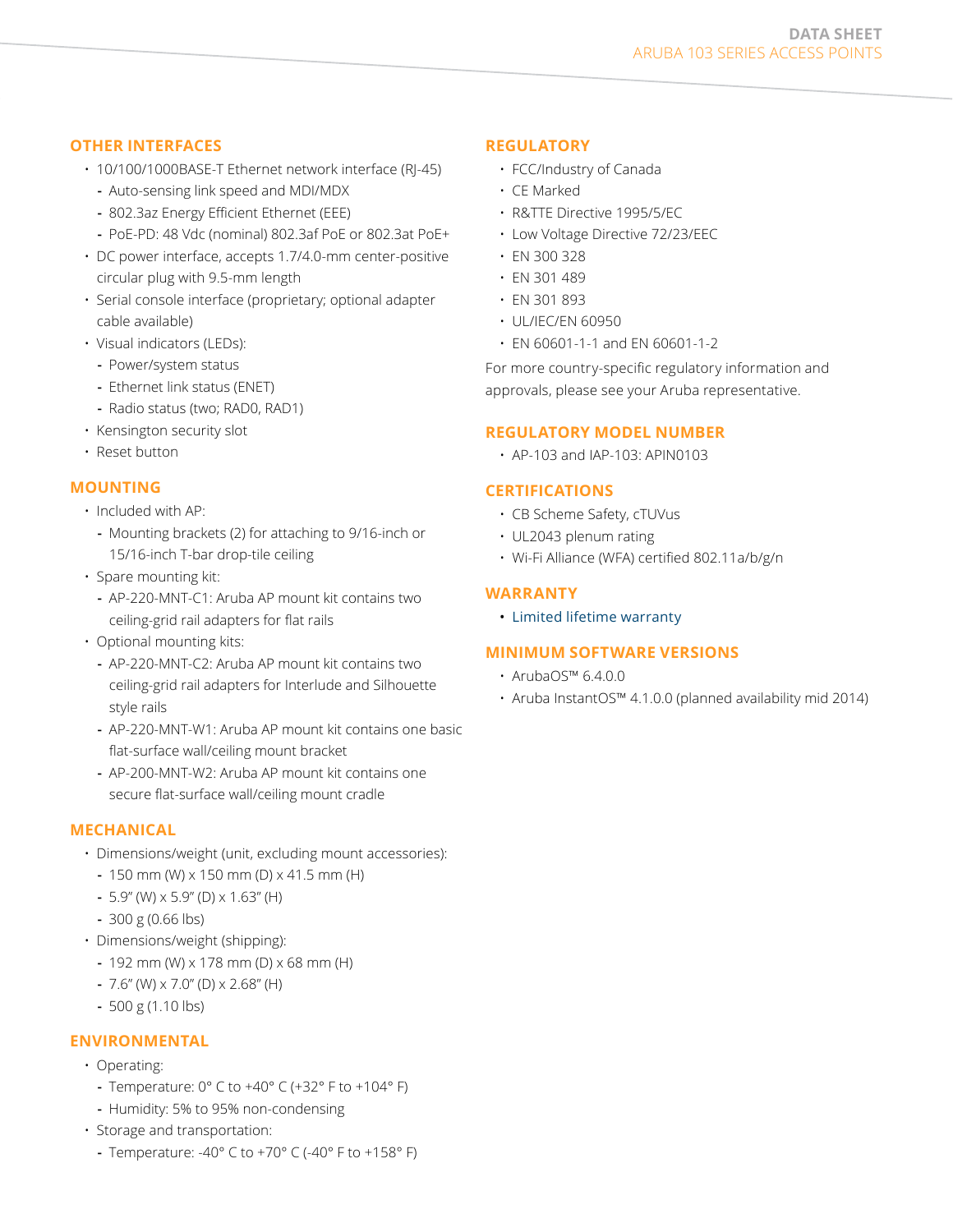| <b>RF PERFORMANCE TABLE</b> |  |
|-----------------------------|--|
|-----------------------------|--|

|              | Maximum transmit power (dBm)<br>per transmit chain | <b>Receiver sensitivity (dBm)</b><br>per receive chain |
|--------------|----------------------------------------------------|--------------------------------------------------------|
| 2.4 GHz      |                                                    |                                                        |
| 802.11b      |                                                    |                                                        |
| 1 Mbps       | 18.0                                               | $-93.0$                                                |
| 11 Mbps      | 18.0                                               | $-91.0$                                                |
| 802.11g      |                                                    |                                                        |
| 6 Mbps       | 18.0                                               | $-88.0$                                                |
| 54 Mbps      | 16.0                                               | $-76.0$                                                |
| 802.11n HT20 |                                                    |                                                        |
| MCS0/8       | 18.0                                               | $-88.0$                                                |
| MCS7/15      | 14.0                                               | $-73.0$                                                |
| 802.11n HT40 |                                                    |                                                        |
| MCS0/8       | 18.0                                               | $-86.0$                                                |
| MCS7/15      | 14.0                                               | $-70.0$                                                |
| 5 GHz        |                                                    |                                                        |
| 802.11a      |                                                    |                                                        |
| 6 Mbps       | 18.0                                               | $-92.0$                                                |
| 54 Mbps      | 16.0                                               | $-76.0$                                                |
| 802.11n HT20 |                                                    |                                                        |
| MCS0/8       | 18.0                                               | $-92.0$                                                |
| MCS7/15      | 14.0                                               | $-73.0$                                                |
| 802.11n HT40 |                                                    |                                                        |
| MCS0/8       | 18.0                                               | $-89.0$                                                |
| MCS7/15      | 14.0                                               | $-69.0$                                                |

Maximum capability of the hardware provided. Maximum transmit power is limited by local regulatory settings.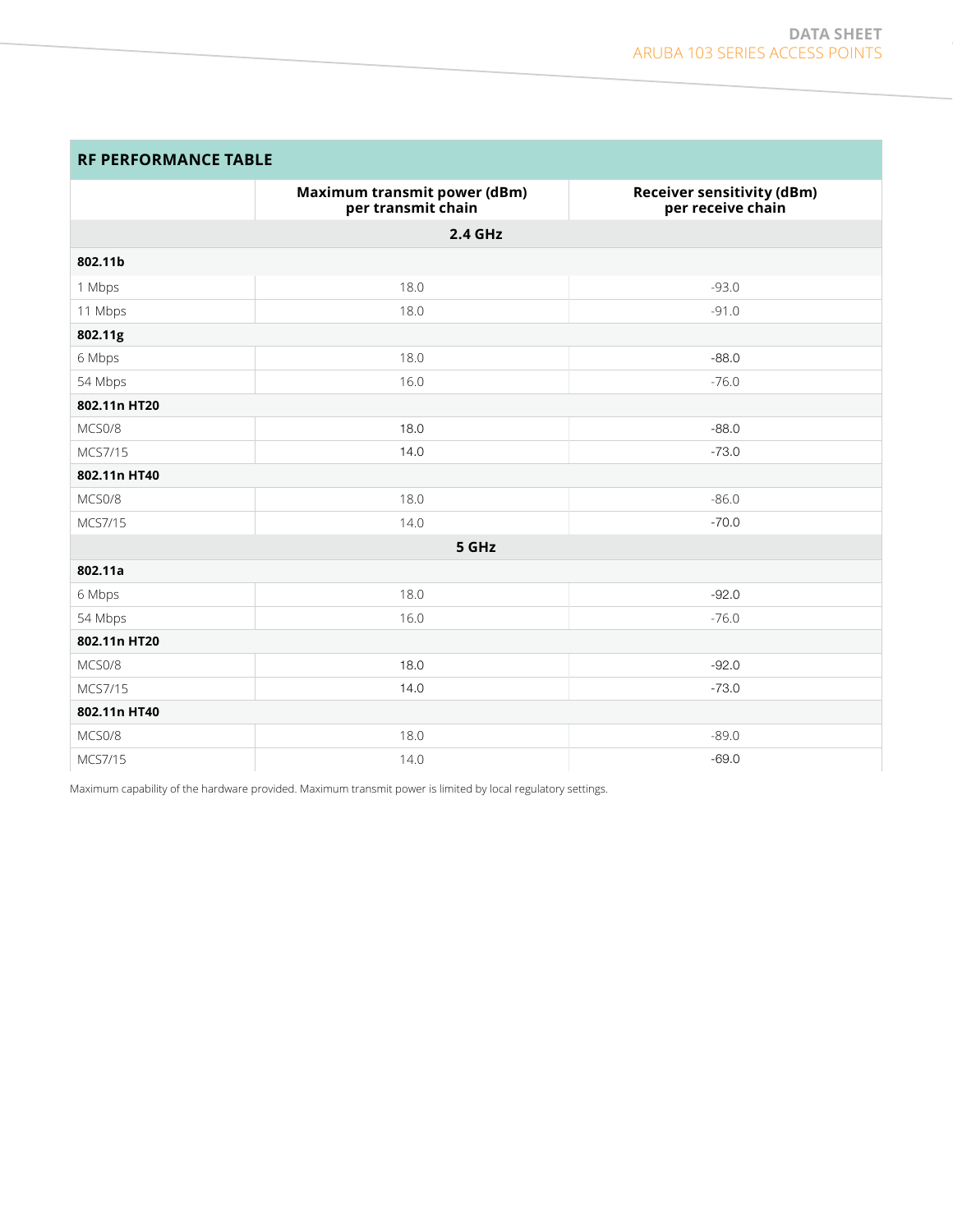## **ARUBA AP-103 AND IAP-103 ANTENNA PATTERN PLOTS**

Horizontal or Azimuth plane (top view)



 $-2.4501$ 

 $-2.4502$ 

 $-2.4502$ 

 $2.4501$ 

 $-2.4502$ 

Elevation plane (side view, 0 degrees angle)



Elevation plane (side view, 90 degrees angle)









5.5503

 $-5.5504$ 

 $-5.5503$ 

 $-5.5504$